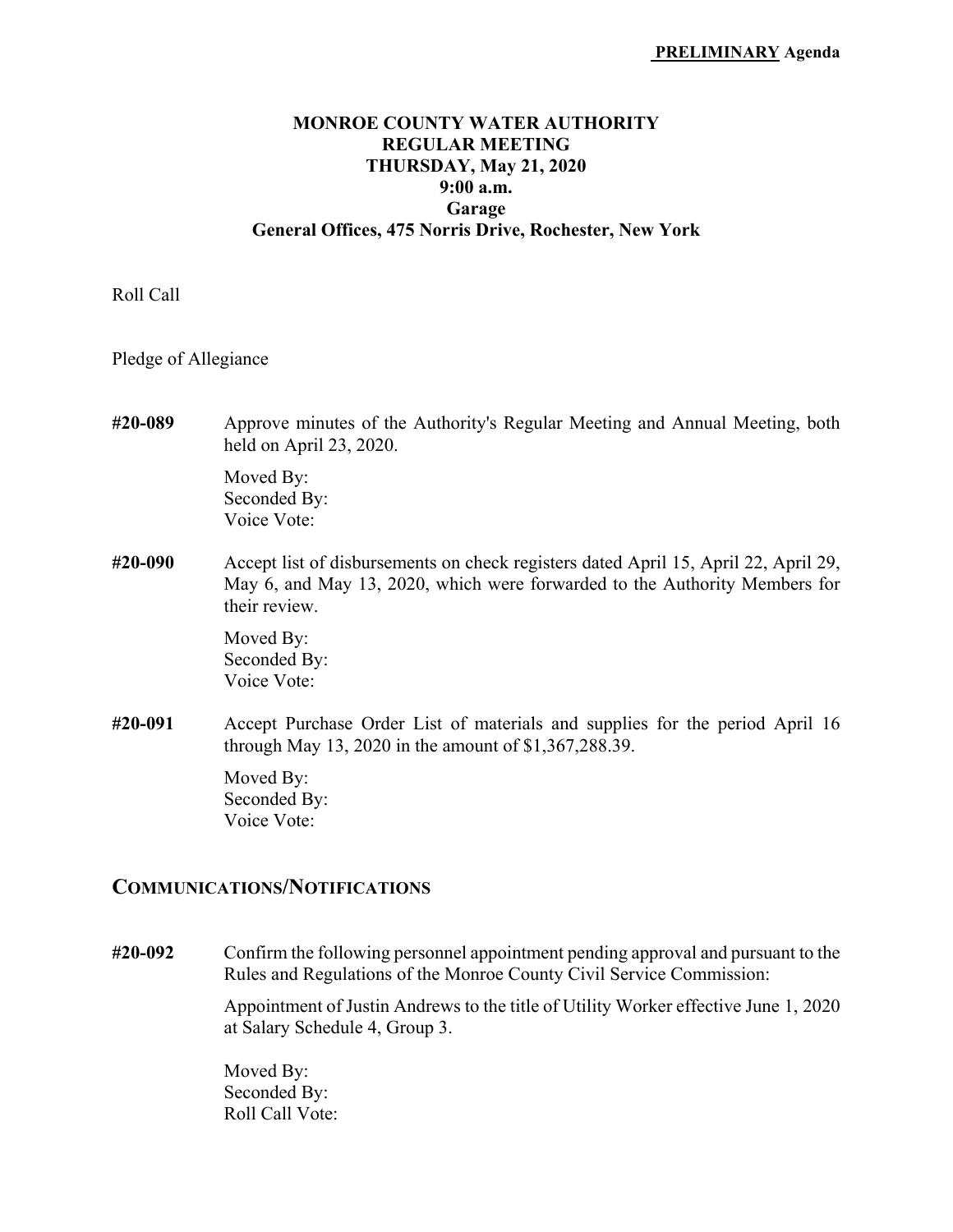**#20-093** Authorize the Executive Director to **amend the Agreement for Professional Consulting Services with Arcadis of New York, Inc.** for Phase 2 of the **Emergency Generator Optimization Project** for the budget amount of \$295,000 for additional evaluation, design, and bid phase services and hourly billing rates for construction phase services, as proposed.

> Moved By: Seconded By: Roll Call Vote:

**#20-094** Authorize the Executive Director to **amend the Agreement for Professional Consulting Services with GHD Consulting Services** for Phase 2 of the **Shoremont Water Treatment Plant West 1 Improvements Project** for the budget amount of \$440,000 for additional evaluation, design, and bid phase services and hourly billing rates for construction phase services, as proposed.

> Moved By: Seconded By: Roll Call Vote:

**#20-095** Authorize an **amendment of Resolution #20-027** to include the recommended upgrades and additional security as part of ongoing Oracle Database Administration provided by RENAPS Technology, Inc., for a total estimated cost of \$54,999.

> Moved By: Seconded By: Roll Call Vote:

**#20-096** Approve the Monroe County Water Authority **membership renewal** with the **Greater Rochester Enterprise** (GRE) at the annual membership rate of \$25,000 per year.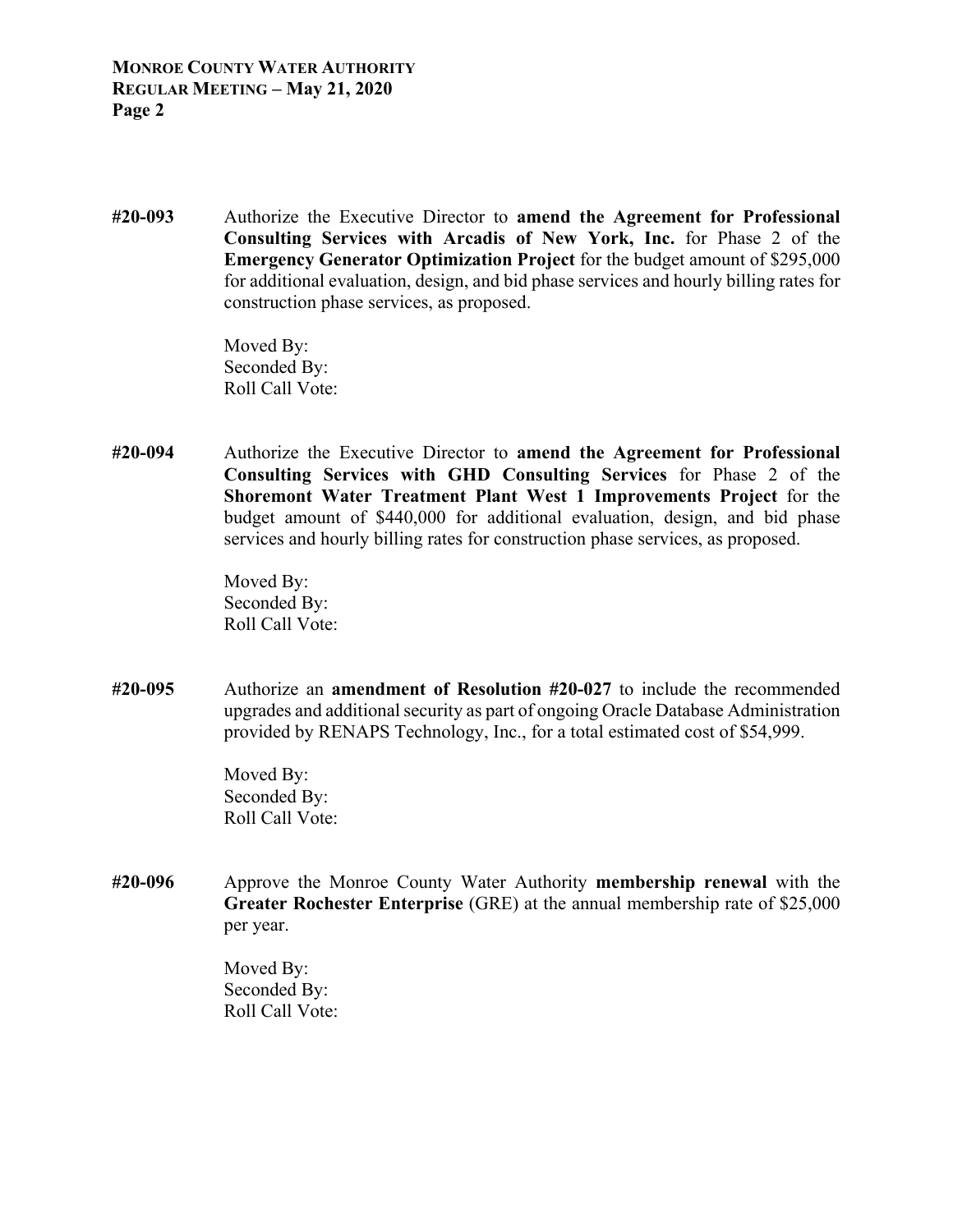**#20-097** Authorize the Executive Director to enter into an Agreement with **Winning Strategies Washington** to provide **Federal Legislative and Regulatory Advocacy Services** on behalf of the Monroe County Water Authority. The scope of work will include regulatory and legislative representation and funding opportunities. The Agreement is for an initial term of one year with two optional one-year renewal terms at a monthly cost of \$15,000 plus out-of-pocket expenses.

> Moved By: Seconded By: Roll Call Vote:

**#20-098** Authorize the Executive Director to enter into a **Syndicated License and Services Agreement** with **J.D. Power** for the 2020 United States Water Study and other associated deliverables in the amount of \$29,900.

> Moved By: Seconded By: Roll Call Vote:

**#20-099** The Members of the Authority expressly make the following determination for all awards of Procurement Contracts made during this meeting: (i) the proposed awardee has been found to be responsible; (ii) the proposed awardee complied with the State Finance Law provisions regarding Permissible Contacts (as defined in the Authority's Procurement Disclosure Policy); (iii) the proposed awardee has (or will prior to the final award being effective) complied with the State Finance Law provisions that require disclosure of all information required to be in the Authority's Solicitation Materials (as such term is defined in the Authority's Procurement Disclosure Policy); and (iv) the procurement process did not involve conduct that is prohibited by the Public Officers Law, the Authority's Procurement Disclosure Policy, and the Authority's Code of Ethics and Conflict of Interest Policies.

> Moved By: Seconded By: Roll Call Vote:

**#20-100** Approve the **Authority's 1st Quarter Investment Report** for the period ending March 31, 2020, as presented.